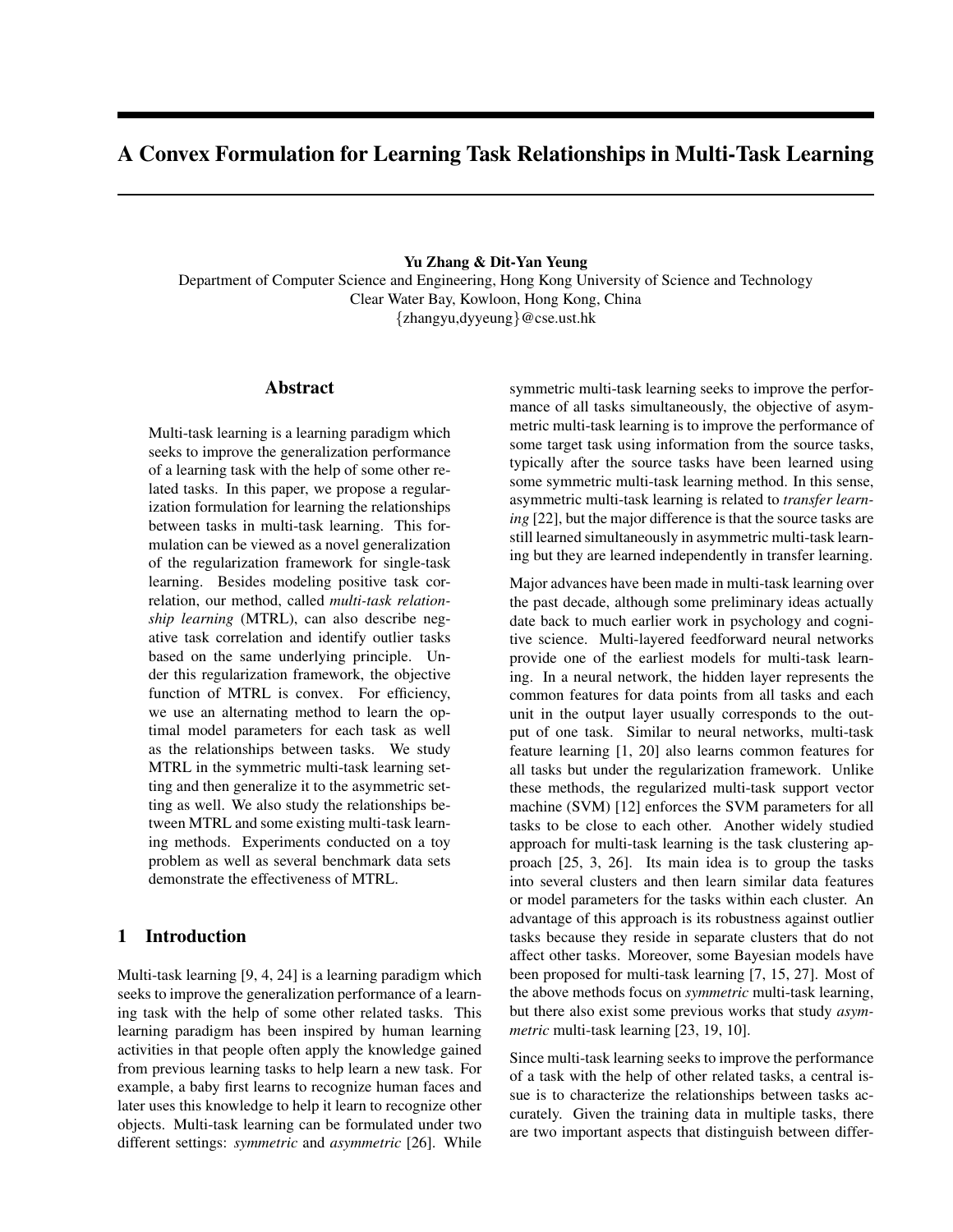ent methods for characterizing the task relationships. The first aspect is on *what* task relationships can be represented by a method. Generally speaking there are three types of pairwise task relationships: positive task correlation, negative task correlation, and task unrelatedness (corresponding to outlier tasks). Positive task correlation is very useful to characterize the task relationship since similar tasks are likely to have similar model parameters. For negative task correlation, since the model parameters of two tasks with negative correlation are more likely to be dissimilar, knowing that two tasks are negatively correlated can help to reduce the search space of the model parameters. As for task unrelatedness, identifying outlier tasks can prevent them from impairing the performance of other tasks since outlier tasks are unrelated to other tasks. The second aspect is on *how* to obtain the relationships, either from the model assumption or automatically learned from data. Obviously learning the task relationships from data automatically is the more favorable option because the model assumption adopted may be incorrect and, even worse, it is not easy to verify the correctness of the assumption from data.

Multi-layered feedforward neural networks and multi-task feature learning assume that all tasks share the same representation without actually learning the task relationships from data automatically. Moreover, they do not consider negative task correlation and are not robust against outlier tasks. The regularization methods in [12, 11, 17] assume that the task relationships are given and then utilize this prior knowledge to learn the model parameters. However, they just utilize positive task correlation and task unrelatedness but not negative task correlation. The task clustering methods in [25, 3, 26, 16] may be viewed as a way to learn the task relationships from data. Similar tasks will be grouped into the same task cluster and outlier tasks will be grouped separately, making these methods more robust against outlier tasks. However, they are *local* methods in the sense that only similar tasks within the same task cluster can interact to help each other, thus ignoring negative task correlation which may exist between tasks residing in different clusters. On the other hand, a powerful multi-task learning method based on Gaussian process (GP) [7] provides a *global* approach to model and learn task relationships in the form of a task covariance matrix. A task covariance matrix can model all three types of task relationships: positive task correlation, negative task correlation, and task unrelatedness. However, although this method provides a powerful way to model task relationships, learning of the task covariance matrix gives rise to a non-convex optimization problem which is sensitive to parameter initialization. When the number of tasks is large, the authors proposed to use low-rank approximation [7] which will then weaken the expressive power of the task covariance matrix. Moreover, since the method is based on GP, scaling it to large data sets poses a serious computational challenge.

Our goal in this paper is to inherit the advantages of [7] while overcoming its disadvantages. Specifically, we propose a method, called *multi-task relationship learning* (MTRL), which also models the relationships between tasks in a nonparametric manner as a task covariance matrix. Based on a regularization framework, we obtain a convex objective function which allows us to learn the model parameters and the task relationships simultaneously. MTRL can be viewed as a generalization of the regularization framework for single-task learning to the multitask setting. For efficiency, we use an alternating optimization method in which each subproblem is a convex problem. We study MTRL in the symmetric multi-task learning setting and then generalize it to the asymmetric setting as well. We also study the relationships between MTRL and some existing multi-task learning methods, showing that these methods can be viewed as special cases of MTRL.

## 2 Multi-Task Relationship Learning

Suppose we are given m learning tasks  ${T_i}_{i=1}^m$ . For the ith task  $T_i$ , the training set  $\mathcal{D}_i$  consists of  $n_i$  data points  $(\mathbf{x}_j^i, y_j^i), j = 1, \ldots, n_i$ , with  $\mathbf{x}_j^i \in \mathbb{R}^d$  and its corresponding output  $y_j^i \in \mathbb{R}$  if it is a regression problem and  $y_j^i \in \{-1, 1\}$  if it is a binary classification problem. The linear function for  $T_i$  is defined as  $f_i(\mathbf{x}) = \mathbf{w}_i^T \mathbf{x} + b_i$ .

## 2.1 Probabilistic Framework

The likelihood for  $y_j^i$  given  $x_j^i$ ,  $w_i$ ,  $b_i$  and  $\varepsilon_i$  is:

$$
y_j^i | \mathbf{x}_j^i, \mathbf{w}_i, b_i, \varepsilon_i \sim \mathcal{N}(\mathbf{w}_i^T \mathbf{x}_j^i + b_i, \varepsilon_i^2),
$$
 (1)

where  $\mathcal{N}(\mathbf{m}, \Sigma)$  denotes the multivariate (or univariate) normal distribution with mean m and covariance matrix (or variance)  $\Sigma$ .

The prior on  $\mathbf{W} = (\mathbf{w}_1, \dots, \mathbf{w}_m)$  is defined as

$$
\mathbf{W}|\epsilon_i \sim \left(\prod_{i=1}^m \mathcal{N}(\mathbf{w}_i|\mathbf{0}_d, \epsilon_i^2 \mathbf{I}_d)\right) q(\mathbf{W}),\tag{2}
$$

where  $\mathbf{I}_d$  is the  $d \times d$  identity matrix. The first term of the prior on W is to penalize the complexity of each column of W separately and the second term is to model the structure of  $\tilde{W}$ . Since  $W$  is a matrix variable, it is natural to use a matrix-variate distribution [14] to model it. Here we use the matrix-variate normal distribution for  $q(\mathbf{W})$ . More specifically,

$$
q(\mathbf{W}) = \mathcal{MN}_{d \times m}(\mathbf{W} | \mathbf{0}_{d \times m}, \mathbf{I}_d \otimes \mathbf{\Omega})
$$
 (3)

where  $\mathcal{MN}_{d \times m}(\mathbf{M}, \mathbf{A} \otimes \mathbf{B})$  denotes a matrix-variate normal distribution<sup>1</sup> with mean  $\mathbf{M} \in \mathbb{R}^{d \times m}$ , row covariance matrix  $\mathbf{A} \in \mathbb{R}^{d \times d}$  and column covariance matrix

<sup>&</sup>lt;sup>1</sup>The probability density function is defined as  $p(\mathbf{X} | \mathbf{M}, \mathbf{A}, \mathbf{B}) = \frac{\exp(-\frac{1}{2}\text{tr}(\mathbf{A}^{-1}(\mathbf{X}-\mathbf{M})\mathbf{B}^{-1}(\mathbf{X}-\mathbf{M})^T))}{(2\pi)^{md/2}(\mathbf{A}|\mathbf{m}/2)\mathbf{B}^{nd/2}}$  $\frac{\binom{n}{1} \binom{n}{2} \binom{n}{2} \binom{n}{2}}{(2\pi)^{m d/2} |\mathbf{A}|^{m/2} |\mathbf{B}|^{d/2}}.$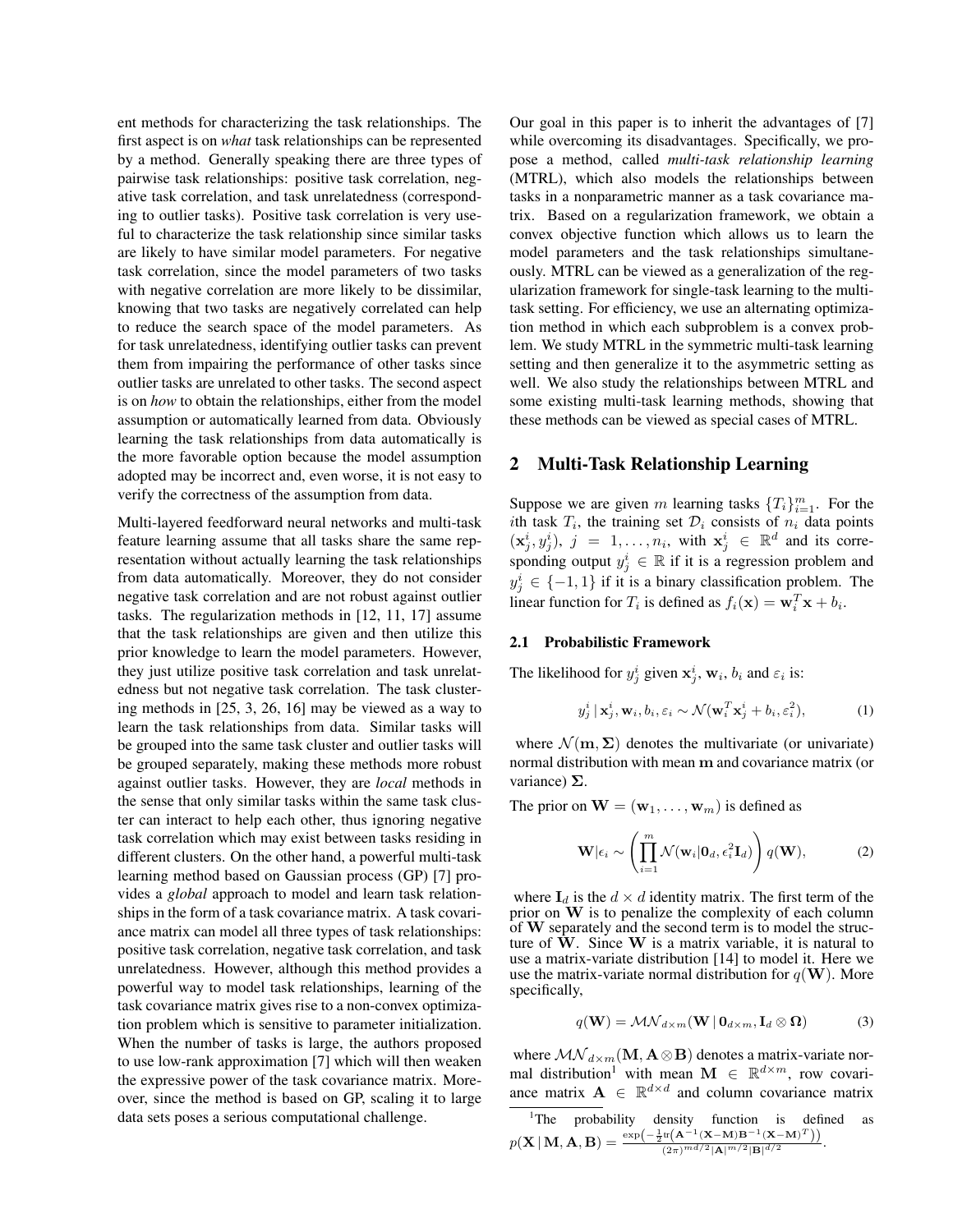$\mathbf{B} \in \mathbb{R}^{m \times m}$ . The row covariance matrix  $\mathbf{I}_d$  models the relationships between features and the column covariance matrix  $\Omega$  models the relationships between different w<sub>i</sub>'s. In other words,  $\Omega$  models the relationships between tasks.

When there is only one task and  $\Omega$  is given as a positive scalar, our model will degenerate to the probabilistic model for regularized least-squares regression and least-squares SVM [13]. So our probabilistic model can be viewed as a generalization of the probabilistic model for single-task learning. However, unlike single-task learning,  $\Omega$  cannot be given *a priori* for most multi-task learning applications and so we seek to estimate it from data automatically.

It follows that the posterior distribution for  $W$ , which is proportional to the product of the prior and the likelihood function [6], is given by:

$$
p(\mathbf{W} | \mathbf{X}, \mathbf{y}, \mathbf{b}, \boldsymbol{\varepsilon}, \boldsymbol{\epsilon}, \boldsymbol{\Omega}) \propto p(\mathbf{y} | \mathbf{X}, \mathbf{W}, \mathbf{b}, \boldsymbol{\varepsilon}) p(\mathbf{W} | \boldsymbol{\epsilon}, \boldsymbol{\Omega}),
$$
 (4)

where X denotes the data matrix of all data points in all tasks,  $y = (y_1^1, \ldots, y_{n_1}^1, \ldots, y_1^m, \ldots, y_{n_m}^m)^T$ , and  $b =$  $(b_1, \ldots, b_m)^T$ . Taking the negative logarithm of Eq. (4) and combining with Eqs. (1)–(3), we obtain the *maximum a posteriori* (MAP) estimation of W and the *maximum likelihood estimation* (MLE) of **b** and  $\Omega$  by minimizing

$$
\min_{\mathbf{W},\mathbf{b},\mathbf{\Omega}} \sum_{i=1}^{m} \frac{1}{\varepsilon_i^2} \sum_{j=1}^{n_i} (y_j^i - \mathbf{w}_i^T \mathbf{x}_j^i - b_i)^2 + \sum_{i=1}^{m} \frac{1}{\varepsilon_i^2} \mathbf{w}_i^T \mathbf{w}_i
$$
  
+ tr( $\mathbf{W}\mathbf{\Omega}^{-1}\mathbf{W}^T$ ) + dln $|\mathbf{\Omega}|$ , (5)

where  $tr(\cdot)$  denotes the trace of a square matrix and  $|\cdot|$ denotes the determinant of a square matrix. For simplicity of discussion, we assume that  $\varepsilon = \varepsilon_i$  and  $\epsilon = \epsilon_i, \forall i =$  $1, \ldots, m$ . The effect of the last term in problem (5) is to penalize the complexity of  $\Omega$ . However, as we will see later, the first three terms in problem (5) are jointly convex with respect to all variables but the last term is concave since  $-\ln |\Omega|$  is a convex function with respect to  $\Omega$ , according to [8]. Moreover, for kernel extension, we have no idea about  $d$  which may even be infinite after feature mapping, making problem (5) difficult to optimize. So we replace the last term in problem (5) with a constraint tr( $\Omega$ ) = 1 to restrict its complexity, and problem (5) can be reformulated as

$$
\min_{\mathbf{W},\mathbf{b},\mathbf{\Omega}} \qquad \sum_{i=1}^{m} \sum_{j=1}^{n_i} (y_j^i - \mathbf{w}_i^T \mathbf{x}_j^i - b_i)^2 + \frac{\lambda_1}{2} tr(\mathbf{W} \mathbf{W}^T) \n+ \frac{\lambda_2}{2} tr(\mathbf{W} \mathbf{\Omega}^{-1} \mathbf{W}^T) \n\text{s.t.} \qquad \mathbf{\Omega} \succeq 0 \ntr(\mathbf{\Omega}) = 1,
$$
\n(6)

where  $\lambda_1 = \frac{2\varepsilon^2}{\epsilon^2}$  $\frac{2\varepsilon^2}{\varepsilon^2}$  and  $\lambda_2 = 2\varepsilon^2$  are regularization parameters, and  $\overrightarrow{A} \succeq 0$  means that the matrix **A** is positive semidefinite. The first constraint in (6) holds due to the fact that  $\Omega$  is defined as a task covariance matrix. The first term in (6) measures the empirical loss on the training data, the second term penalizes the complexity of W, and the third term measures the relationships between all tasks based on  $W$  and  $\Omega$ .

To avoid the task imbalance problem in which one task has so many data points that it dominates the empirical loss, we modify problem (6) as

$$
\min_{\mathbf{W},\mathbf{b},\mathbf{\Omega}} \qquad \sum_{i=1}^{m} \frac{1}{n_i} \sum_{j=1}^{n_i} (y_j^i - \mathbf{w}_i^T \mathbf{x}_j^i - b_i)^2 + \frac{\lambda_1}{2} \text{tr}(\mathbf{W}\mathbf{W}^T) \n+ \frac{\lambda_2}{2} \text{tr}(\mathbf{W}\mathbf{\Omega}^{-1}\mathbf{W}^T) \n\text{s.t.} \qquad \mathbf{\Omega} \succeq 0 \n\text{tr}(\mathbf{\Omega}) = 1.
$$
\n(7)

Note that (7) is a semi-definite programming (SDP) problem which is computationally demanding. In what follows, we will present an efficient algorithm for solving it.

#### 2.2 Optimization Procedure

We first prove the convexity of problem (7) with respect to all variables.

Theorem 1 *Problem (7) is convex with respect to* W*,* b *and* Ω*.*

#### Proof:

It is easy to see that the first two terms in the objective function of problem (7) are convex with respect to all variables and the constraints in (7) are also convex. We rewrite the third term in the objective function as

$$
\text{tr}(\mathbf{W}\mathbf{\Omega}^{-1}\mathbf{W}^T) = \sum_t \mathbf{W}(t,:)\mathbf{\Omega}^{-1}\mathbf{W}(t,:)^T,
$$

where  $\mathbf{W}(t,.)$  denotes the tth row of W.  $\mathbf{W}(t, :)\mathbf{\Omega}^{-1}\mathbf{W}(t, :)^{T}$  is called a matrix fractional function in Example 3.4 (page 76) of [8] and it is proved to be a convex function with respect to  $\mathbf{W}(t,.)$  and  $\Omega$  there when  $\Omega$  is a positive semidefinite matrix (which is satisfied by the first constraint of (7)). Since  $\mathbf{W}(t,.)$  is a row of W,  $W(t,:)\Omega^{-1}W(t,:)^T$  is also convex with respect to W and  $\Omega$ . Because the summation operation can preserve convexity according to the analysis on page 79 of [8],  $\mathrm{tr}(\mathbf{W}\mathbf{\Omega}^{-1}\mathbf{W}^T)$  =  $\sum_t \mathbf{W}(t,:) \mathbf{\Omega}^{-1}\mathbf{W}(t,:)^T$  is convex with respect to W, b and  $\Omega$ . So the objective function and the constraints in problem (7) are convex with respect to all variables and hence problem  $(7)$  is jointly convex.

Even though the optimization problem (7) is convex with respect to W, b and  $\Omega$  jointly, it is not easy to optimize the objective function with respect to all the variables simultaneously. Here we propose an alternating method to solve the problem more efficiently. Specifically, we first optimize the objective function with respect to W and b when  $\Omega$  is fixed, and then optimize it with respect to  $\Omega$  when W and b are fixed. This procedure is repeated until convergence. In what follows, we will present the two subproblems separately.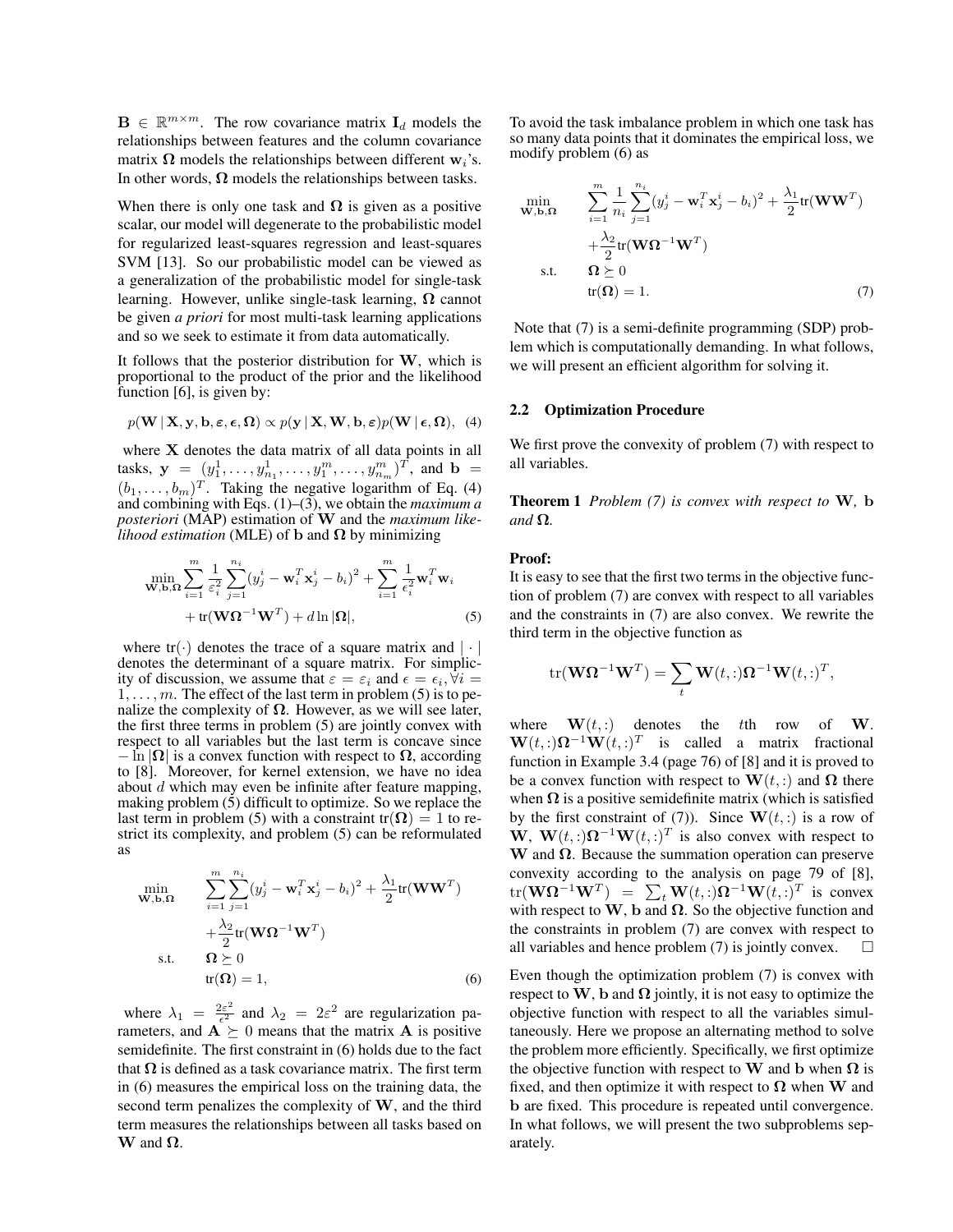#### Optimizing w.r.t. W and b when  $\Omega$  is fixed

When  $\Omega$  is given and fixed, the optimization problem for finding W and b is an unconstrained convex optimization problem. The optimization problem can be stated as:

$$
\min_{\mathbf{W},\mathbf{b}} \sum_{i=1}^{m} \frac{1}{n_i} \sum_{j=1}^{n_i} (y_j^i - \mathbf{w}_i^T \mathbf{x}_j^i - b_i)^2 + \frac{\lambda_1}{2} \text{tr}(\mathbf{W}\mathbf{W}^T) + \frac{\lambda_2}{2} \text{tr}(\mathbf{W}\Omega^{-1}\mathbf{W}^T).
$$
\n(8)

To facilitate a kernel extension to be given later for the general nonlinear case, we reformulate the optimization problem into a dual form by first expressing problem (8) as a constrained optimization problem:

$$
\min_{\mathbf{W}, \mathbf{b}, \{\varepsilon_j^i\}} \sum_{i=1}^m \frac{1}{n_i} \sum_{j=1}^{n_i} (\varepsilon_j^i)^2 + \frac{\lambda_1}{2} \text{tr}(\mathbf{W} \mathbf{W}^T) + \frac{\lambda_2}{2} \text{tr}(\mathbf{W} \mathbf{\Omega}^{-1} \mathbf{W}^T)
$$
\n
$$
\text{s.t.} y_j^i - (\mathbf{w}_i^T \mathbf{x}_j^i + b_i) = \varepsilon_j^i \quad \forall i, j. \tag{9}
$$

The Lagrangian of problem (9) is given by

$$
G = \sum_{i=1}^{m} \frac{1}{n_i} \sum_{j=1}^{n_i} (\varepsilon_j^i)^2 + \frac{\lambda_1}{2} tr(\mathbf{W} \mathbf{W}^T) + \frac{\lambda_2}{2} tr(\mathbf{W} \mathbf{\Omega}^{-1} \mathbf{W}^T) + \sum_{i=1}^{m} \sum_{j=1}^{n_i} \alpha_j^i \left[ y_j^i - (\mathbf{w}_i^T \mathbf{x}_j^i + b_i) - \varepsilon_j^i \right].
$$
 (10)

We calculate the gradients of  $G$  with respect to  $W$ ,  $b_i$  and  $\varepsilon_j^i$  and set them to 0 to obtain

$$
\frac{\partial G}{\partial \mathbf{W}} = \mathbf{W}(\lambda_1 \mathbf{I}_m + \lambda_2 \mathbf{\Omega}^{-1}) - \sum_{i=1}^m \sum_{j=1}^{n_i} \alpha_j^i \mathbf{x}_j^i \mathbf{e}_i^T = 0
$$
  
\n
$$
\Rightarrow \mathbf{W} = \sum_{i=1}^m \sum_{j=1}^{n_i} \alpha_j^i \mathbf{x}_j^i \mathbf{e}_i^T \mathbf{\Omega} (\lambda_1 \mathbf{\Omega} + \lambda_2 \mathbf{I}_m)^{-1}
$$
  
\n
$$
\frac{\partial G}{\partial b_i} = -\sum_{j=1}^{n_i} \alpha_j^i = 0
$$
  
\n
$$
\frac{\partial G}{\partial \varepsilon_j^i} = \frac{2}{n_i} \varepsilon_j^i - \alpha_j^i = 0,
$$

where  $e_i$  is the *i*th column vector of  $I_m$ . Combining the above equations, we obtain the following linear system:

$$
\left(\begin{array}{cc}\n\mathbf{K} + \frac{1}{2}\mathbf{\Lambda} & \mathbf{M}_{12} \\
\mathbf{M}_{21} & \mathbf{0}_{m \times m}\n\end{array}\right) \left(\begin{array}{c}\n\alpha \\
\mathbf{b}\n\end{array}\right) = \left(\begin{array}{c}\n\mathbf{y} \\
\mathbf{0}_{m \times 1}\n\end{array}\right), \quad (11)
$$

where  $k_{MT}(\mathbf{x}_{j_1}^{i_1},\mathbf{x}_{j_2}^{i_2}) = \mathbf{e}_{i_1}^T\mathbf{\Omega}(\lambda_1\mathbf{\Omega} + \lambda_2\mathbf{I}_m)^{-1}\mathbf{e}_{i_2}(\mathbf{x}_{j_1}^{i_1})^T\mathbf{x}_{j_2}^{i_2}$ is the linear multi-task kernel,  $K$  is the kernel matrix defined on all data points for all tasks using the linear multitask kernel,  $\boldsymbol{\alpha} = (\alpha_1^1, \dots, \alpha_{n_m}^m)^T$ ,  $\mathbf{0}_{p \times q}$  is the  $p \times q$  zero matrix or vector,  $\Lambda$  is a diagonal matrix whose diagonal element is equal to  $n_i$  if the corresponding data point belongs to the *i*th task,  $N_i = \sum_{j=1}^i n_j$ , and  $\mathbf{M}_{12} = \mathbf{M}_{21}^T =$  $(\mathbf{e}_{N_0+1}^{N_1}, \mathbf{e}_{N_1+1}^{N_2}, \dots, \mathbf{e}_{N_{m-1}+1}^{N_m})$  where  $\mathbf{e}_q^p$  is a zero vector with only the elements whose indices are in  $[q, p]$  being equal to 1.

When the total number of data points for all tasks is very large, the computational cost required to solve the linear system (11) directly will be very high. In this situation, we can use another optimization method to solve it. It is easy to show that the dual form of problem (9) can be formulated as:

$$
\min_{\alpha} \qquad h(\alpha) = \frac{1}{2} \alpha^T \tilde{K} \alpha - \sum_{i,j} \alpha_j^i y_j^i
$$
\n
$$
\text{s.t.} \qquad \sum_j \alpha_j^i = 0 \quad \forall i,
$$
\n
$$
(12)
$$

where  $\tilde{\mathbf{K}} = \mathbf{K} + \frac{1}{2}\boldsymbol{\Lambda}$ . Note that it is similar to the dual form of least-squares SVM [13] except the difference that there is only one constraint in least-squares SVM but here there are  $m$  constraints with each constraint corresponding to one task. Here we use an SMO algorithm similar to that for least-squares SVM [18].

### Optimizing w.r.t.  $\Omega$  when W and b are fixed

When W and b are fixed, the optimization problem for finding  $\Omega$  becomes

$$
\min_{\Omega} \quad \text{tr}(\Omega^{-1} \mathbf{W}^T \mathbf{W})
$$
\n
$$
\text{s.t.} \quad \Omega \succeq 0
$$
\n
$$
\text{tr}(\Omega) = 1. \tag{13}
$$

Then we have

$$
\begin{aligned} tr(\boldsymbol{\Omega}^{-1}\mathbf{A}) &= tr(\boldsymbol{\Omega}^{-1}\mathbf{A})tr(\boldsymbol{\Omega}) \\ &= tr((\boldsymbol{\Omega}^{-\frac{1}{2}}\mathbf{A}^{\frac{1}{2}})(\mathbf{A}^{\frac{1}{2}}\boldsymbol{\Omega}^{-\frac{1}{2}}))tr(\boldsymbol{\Omega}^{\frac{1}{2}}\boldsymbol{\Omega}^{\frac{1}{2}}) \\ &\geq (tr(\boldsymbol{\Omega}^{-\frac{1}{2}}\mathbf{A}^{\frac{1}{2}}\boldsymbol{\Omega}^{\frac{1}{2}}))^2 = (tr(\mathbf{A}^{\frac{1}{2}}))^2, \end{aligned}
$$

where  $\mathbf{A} = \mathbf{W}^T \mathbf{W}$ . The first equality holds because of the last constraint in problem (13), and the last inequality holds because of the Cauchy-Schwarz inequality for the Frobenius norm. Moreover, tr $(\Omega^{-1}A)$  attains its minimum value  $(\text{tr}(\mathbf{A}^{\frac{1}{2}}))^2$  if and only if  $\mathbf{\Omega}^{-\frac{1}{2}}\mathbf{A}^{\frac{1}{2}} = a\mathbf{\Omega}^{\frac{1}{2}}$  for some constant *a* and tr( $\Omega$ ) = 1. So we can get the analytical solution  $\Omega = \frac{(\mathbf{W}^T \mathbf{W})^{\frac{1}{2}}}{\sqrt{2\pi} \mathbf{W}}$  $\frac{(\mathbf{W} \cdot \mathbf{W})^2}{\text{tr}((\mathbf{W}^T \mathbf{W})^{\frac{1}{2}})}.$ 

We set the initial value of  $\Omega$  to  $\frac{1}{m} \mathbf{I}_m$  which corresponds to the assumption that all tasks are unrelated initially.

After learning the optimal values of W, b and  $\Omega$ , we can make prediction for a new data point. Given a test data point  $x^i_{\star}$  for task  $T_i$ , the predictive output  $y^i_{\star}$  is given by  $y_{\star}^i = \sum_{p=1}^m \sum_{q=1}^{n_p} \alpha_q^p k_{MT}(\mathbf{x}_q^p, \mathbf{x}_{\star}^i) + b_i.$ 

#### 2.3 Incorporation of New Tasks

The method described above can only learn from multiple tasks simultaneously which is the setting in symmetric multi-task learning. In asymmetric multi-task learning, when a new task arrives, we could add the data for this new task to the training set and then train a new model from scratch for the  $m + 1$  tasks using the above method.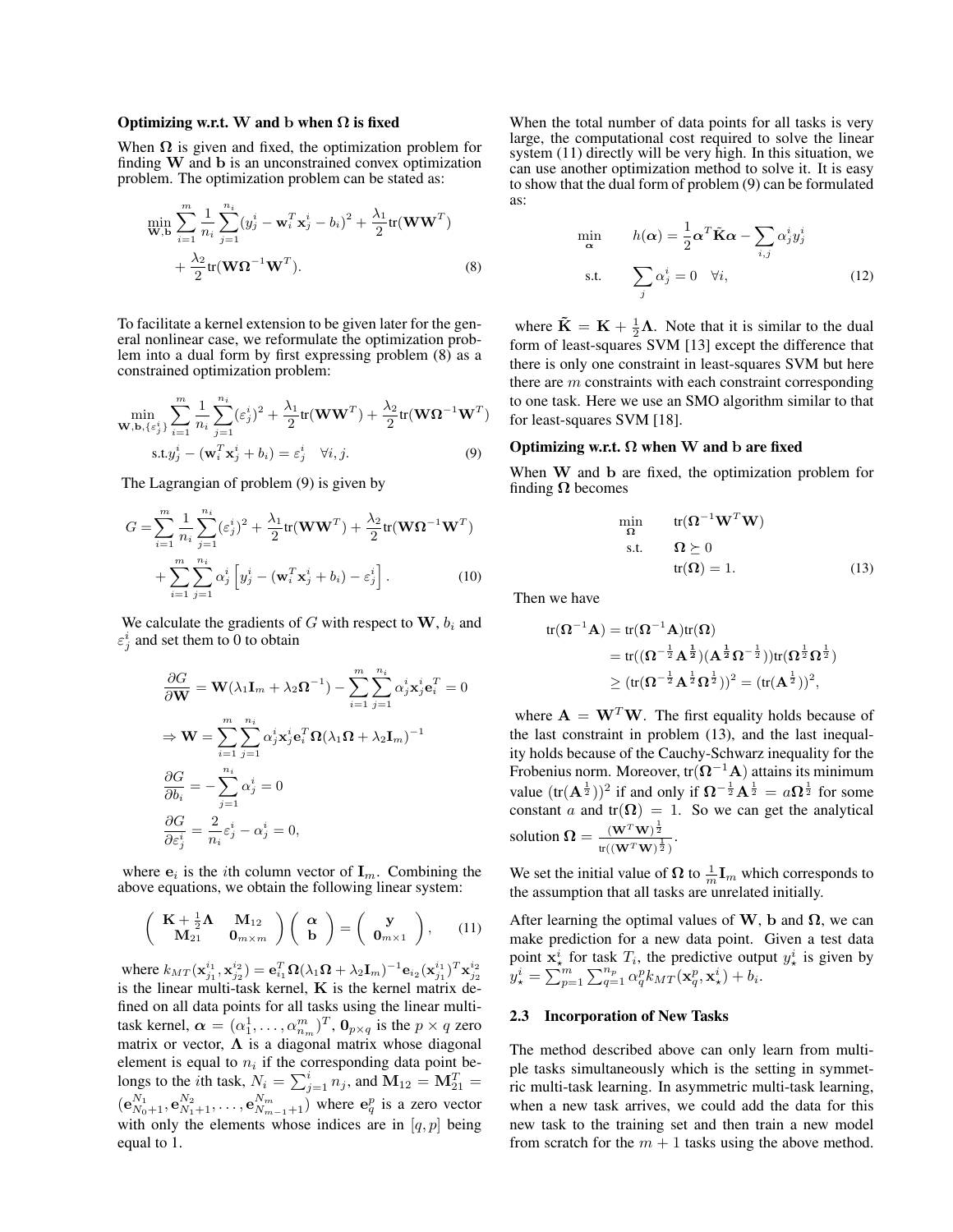However, it is undesirable to incorporate new tasks in this way due to the high computational cost incurred. Here we introduce an algorithm for asymmetric multi-task learning which is more efficient.

For notational simplicity, let  $\tilde{m}$  denote  $m + 1$ . We denote the new task by  $T_{\tilde{m}}$  and its training set by  $\mathcal{D}_{\tilde{m}} =$  $\{(\mathbf{x}_j^{\tilde{m}}, y_j^{\tilde{m}})\}_{j=1}^{n_{\tilde{m}}}$ . The task covariances between  $T_{\tilde{m}}$  and the  $\dot{m}$  existing tasks are represented by the vector  $\omega_{\tilde{m}} =$  $(\omega_{\tilde{m},1}, \dots, \omega_{\tilde{m},m})^T$  and the task variance for  $T_{\tilde{m}}$  is defined as  $\sigma$ . Thus the augmented task covariance matrix for the  $m + 1$  tasks is:

$$
\tilde{\boldsymbol{\Omega}} = \left( \begin{array}{cc} (1-\sigma)\boldsymbol{\Omega} & \boldsymbol{\omega}_{\tilde{m}} \\ \boldsymbol{\omega}_{\tilde{m}}^T & \sigma \end{array} \right),
$$

where  $\Omega$  is scaled by  $(1 - \sigma)$  to make  $\tilde{\Omega}$  satisfy the constraint tr( $\tilde{\Omega}$ ) = 1. The linear function for task  $T_{m+1}$  is defined as  $f_{m+1}(\mathbf{x}) = \mathbf{w}^T \mathbf{x} + b$ .

With  $\mathbf{W}_m = (\mathbf{w}_1, \dots, \mathbf{w}_m)$  and  $\boldsymbol{\Omega}$  at hand, the optimization problem can be formulated as follows:

$$
\min_{\mathbf{w}, b, \omega_{\tilde{m}}, \sigma} \qquad \frac{1}{n_{\tilde{m}}} \sum_{j=1}^{n_{\tilde{m}}} l(y_j^{\tilde{m}}, \mathbf{w}^T \mathbf{x}_j^{\tilde{m}} + b) + \frac{\lambda_1}{2} ||\mathbf{w}||_2^2 + \frac{\lambda_2}{2} tr(\mathbf{W}_{\tilde{m}} \tilde{\mathbf{\Omega}}^{-1} \mathbf{W}_{\tilde{m}}^T) s.t. \qquad \tilde{\mathbf{\Omega}} \succeq 0,
$$
\n(14)

where  $\lVert \cdot \rVert_2$  denotes the 2-norm of a vector and  $\mathbf{W}_{\tilde{m}} =$  $(\mathbf{W}_m, \mathbf{w})$ . Problem (14) is an SDP problem. Here we assume  $\Omega$  is positive definite.<sup>2</sup> So if the constraint in (14) holds, then according to the Schur complement [8], this constraint is equivalent to  $\omega_{\tilde{m}}^T \Omega^{-1} \omega_{\tilde{m}} \le \sigma - \sigma^2$ . Thus problem (14) becomes

$$
\min_{\mathbf{w},b,\omega_{\tilde{m}},\sigma} \qquad \frac{1}{n_{\tilde{m}}} \sum_{j=1}^{n_{\tilde{m}}} l(y_j^{\tilde{m}}, \mathbf{w}^T \mathbf{x}_j^{\tilde{m}} + b) + \frac{\lambda_1}{2} ||\mathbf{w}||_2^2 \n+ \frac{\lambda_2}{2} tr(\mathbf{W}_{\tilde{m}} \tilde{\mathbf{\Omega}}^{-1} \mathbf{W}_{\tilde{m}}^T) \ns.t. \qquad \omega_{\tilde{m}}^T \mathbf{\Omega}^{-1} \omega_{\tilde{m}} \le \sigma - \sigma^2.
$$
\n(15)

This is a convex problem and thus we can also use an alternating method to solve it. When using the alternating method to optimize with respect to  $w$  and  $b$ , it is similar to that in single-task learning. When optimizing with respect to  $\omega_{m+1}$  and  $\sigma$ , the optimization problem is formulated as

$$
\begin{array}{ll}\n\min & \text{tr}(\mathbf{W}_{\tilde{m}}\tilde{\mathbf{\Omega}}^{-1}\mathbf{W}_{\tilde{m}}^T) \\
\text{s.t.} & \omega_{\tilde{m}}^T\mathbf{\Omega}^{-1}\omega_{\tilde{m}} \leq \sigma - \sigma^2 \\
& \tilde{\mathbf{\Omega}} = \begin{pmatrix} (1-\sigma)\mathbf{\Omega} & \omega_{\tilde{m}} \\
\omega_{\tilde{m}}^T & \sigma \end{pmatrix}.\n\end{array} \tag{16}
$$

We impose a constraint as  $\mathbf{W}_{\tilde{m}} \tilde{\mathbf{\Omega}}^{-1} \mathbf{W}_{\tilde{m}}^T \preceq \frac{1}{t} \mathbf{I}_d$  and the objective function becomes  $\min_{t} \frac{1}{t}$  which is equivalent to  $\min -t$  since  $t > 0$ . Using the Schur complement, we can get

$$
\mathbf{W}_{\tilde{m}}\mathbf{\tilde{\Omega}}^{-1}\mathbf{W}_{\tilde{m}}^T \preceq \frac{1}{t}\mathbf{I}_d \Longleftrightarrow \left(\begin{array}{cc} \mathbf{\tilde{\Omega}} & \mathbf{W}_{\tilde{m}}^T \\ \mathbf{W}_{\tilde{m}} & \frac{1}{t}\mathbf{I}_d \end{array}\right) \succeq 0.
$$

By using the Schur complement again, we get

$$
\left(\begin{array}{cc} \tilde{\mathbf{\Omega}} & \mathbf{W}_{\tilde{m}}^T \\ \mathbf{W}_{\tilde{m}} & \frac{1}{t} \mathbf{I}_d \end{array}\right) \succeq \mathbf{0} \Longleftrightarrow \tilde{\mathbf{\Omega}} - t \mathbf{W}_{\tilde{m}}^T \mathbf{W}_{\tilde{m}} \succeq \mathbf{0}.
$$

So problem (16) can be formulated as

$$
\min_{\omega_{\tilde{m}}, \sigma, \tilde{\Omega}, t} \qquad -t
$$
\n
$$
\text{s.t.} \qquad \omega_{\tilde{m}}^T \Omega^{-1} \omega_{\tilde{m}} \le \sigma - \sigma^2
$$
\n
$$
\tilde{\Omega} = \begin{pmatrix} (1 - \sigma) \Omega & \omega_{\tilde{m}} \\ \omega_{\tilde{m}}^T & \sigma \end{pmatrix}.
$$
\n
$$
\tilde{\Omega} - t \mathbf{W}_{\tilde{m}}^T \mathbf{W}_{\tilde{m}} \succeq \mathbf{0}, \qquad (17)
$$

which is an SDP problem. In real applications, the number of tasks  $m$  is usually not very large and we can use standard SDP solver to solve problem (17). Moreover we can reformulate problem (17) as a second-order cone programming (SOCP) problem [21] which is more efficient than SDP when  $m$  is large. We present the procedure in the appendix.

In case two or more new tasks arrive together, the above formulation only needs to be modified slightly to accommodate all the new tasks simultaneously.

#### 2.4 Kernel Extension

So far we have only considered the linear case for MTRL. In this section, we will apply the kernel trick to provide a nonlinear extension of the algorithm presented above.

The optimization problem for the kernel extension is essentially the same as problem (7), with the only difference being that the data point  $x_j^i$  is mapped to  $\Phi(x_j^i)$  in some reproducing kernel Hilbert space where  $\Phi(\cdot)$  denotes the feature map. Then the corresponding kernel function  $k(\cdot, \cdot)$ satisfies  $k(\mathbf{x}_1, \mathbf{x}_2) = \Phi(\mathbf{x}_1)^T \Phi(\mathbf{x}_2)$ .

We can also use an alternating method to solve the optimization problem. In the first step of the alternating method, we use the nonlinear multi-task kernel  $k_{MT}({\bf x}^{i_1}_{j_1},{\bf x}^{i_2}_{j_2}) \;=\; {\bf e}^{T}_{i_1}{\bf \Omega}(\lambda_1{\bf \Omega}\,+\,\lambda_2{\bf I}_m)^{-1}{\bf e}_{i_2}k({\bf x}^{i_1}_{j_1},{\bf x}^{i_2}_{j_2}).$ The rest is the same as the linear case. For the second step, the change needed is in the calculation of  $W<sup>T</sup>W$ . Since  $\mathbf{W} = \sum_{i=1}^{m} \sum_{j=1}^{n_i} \alpha_j^i \Phi(\mathbf{x}_j^i) \mathbf{e}_i^T \mathbf{\Omega} (\lambda_1 \mathbf{\Omega} + \lambda_2 \mathbf{I}_m)^{-1}$  which is similar to the representer theorem in single-task learning, we have  $\mathbf{W}^T \mathbf{W} = \sum_{i,j} \sum_{p,q} \alpha_j^i \alpha_q^p k(\mathbf{x}_j^i, \mathbf{x}_q^p) (\lambda_1 \mathbf{\Omega} + \mathbf{W}^T \mathbf{W})$  $\lambda_2 I_m$ )<sup>-1</sup> $\Omega$ e<sub>i</sub>e<sub>p</sub><sup>T</sup> $\Omega(\lambda_1 \Omega + \lambda_2 I_m)$ <sup>-1</sup>. When a new task arrives, the optimization problem (15) is still relevant requiring only some small changes in the calculation of  $W^T W$ . It is similar to the above calculation and so the details are omitted here.

### 2.5 Discussions

In our probabilistic model, the prior on  $W$  given in Eq. (2) is very general and some existing method can also be

<sup>&</sup>lt;sup>2</sup>When  $\Omega$  is positive semi-definite, the optimization procedure is similar.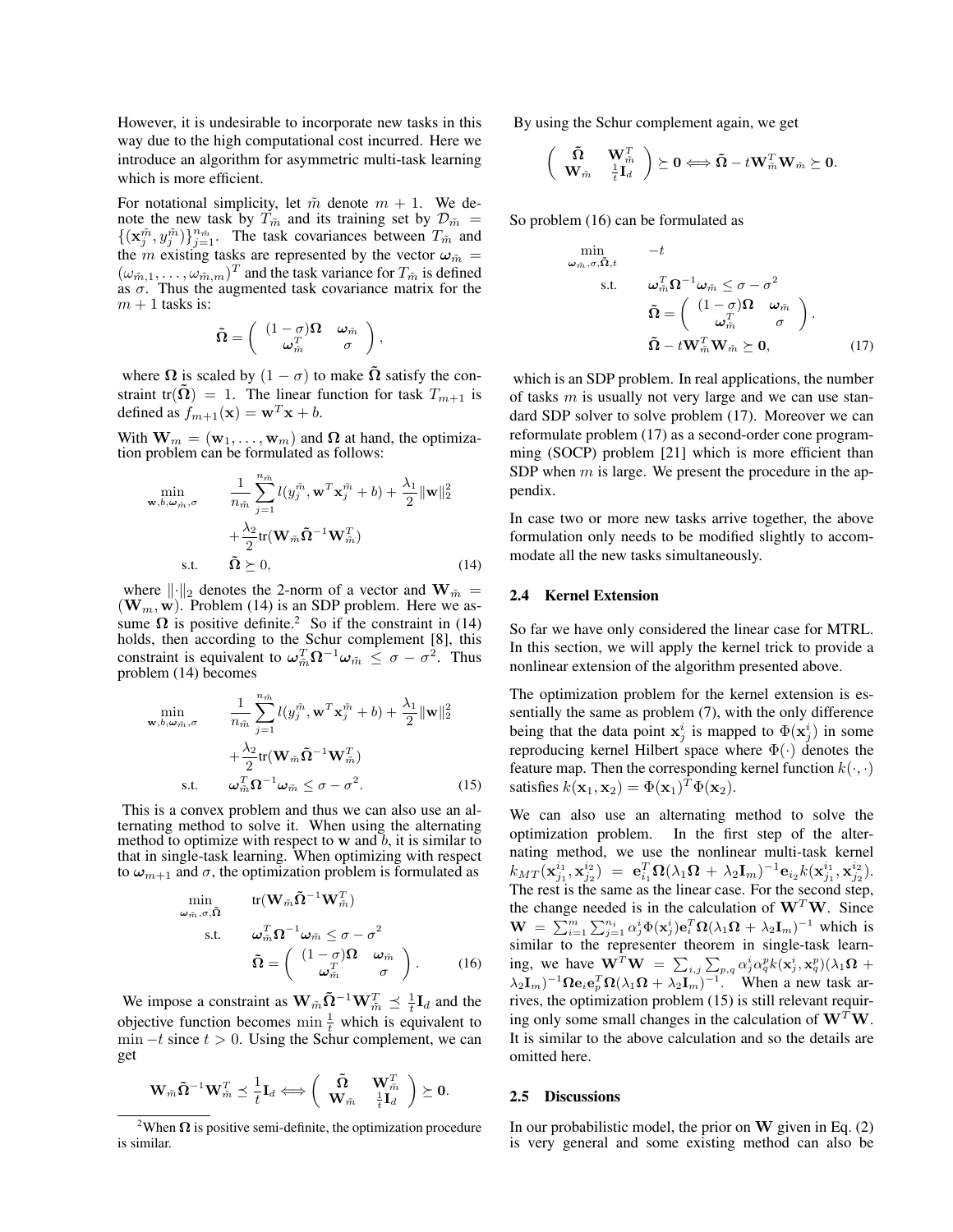included in our model. For example, when  $q(\mathbf{W})$  =  $\mathcal{MN}_{d\times m}(\mathbf{W}|\mathbf{0}_{d\times m},\mathbf{\Sigma}\otimes\mathbf{I}_m),$  it leads to a formulation similar to multi-task feature learning [1, 2]:

$$
\begin{aligned}\n\min_{\mathbf{W}, \mathbf{b}, \mathbf{\Sigma}} & \sum_{i=1}^{m} \frac{1}{n_i} \sum_{j=1}^{n_i} (y_j^i - \mathbf{w}_i^T \mathbf{x}_j^i - b_i)^2 + \frac{\lambda_1}{2} \text{tr}(\mathbf{W} \mathbf{W}^T) \\
& + \frac{\lambda_2}{2} \text{tr}(\mathbf{W}^T \mathbf{\Sigma}^{-1} \mathbf{W}) \\
\text{s.t.} & \mathbf{\Sigma} \succeq 0 \\
& \text{tr}(\mathbf{\Sigma}) = 1.\n\end{aligned}
$$

From this aspect, we can understand the difference between our method and multi-task feature learning. Multitask feature learning is to learn the covariance structure on the model parameters and the parameters of different tasks are independent given the covariance structure. However, the task relationship is not very clear in this method in that we do not know which task is helpful. In our formulation (7), the relationships between tasks are described explicitly in the task covariance matrix  $\Omega$ . Another advantage of formulation (7) is that kernel extension is very natural as that in single-task learning. For multi-task feature learning, however, Gram-Schmidt orthogonalization on the kernel matrix is needed and hence it will incur additional computational cost.

Moreover, other matrix-variate distributions may also be used for  $q(\mathbf{W})$ , such as the matrix-variate t distribution [14]. The resulting optimization problem is similar to problem (7) with the only difference being in the third term of the objective function. By using matrix-variate  $t$ distribution, the third term becomes  $\ln|\mathbf{I}_d + \mathbf{W}\boldsymbol{\Omega}^{-1}\mathbf{W}^T|$ making the optimization problem non-convex. Nevertheless, we can still use an alternating method to find a local optimum.

In some applications, there may exist prior knowledge about the relationships between some tasks, e.g., two tasks are more similar than two other tasks, some tasks are from the same task cluster, etc. It is easy to incorporate the prior knowledge by introducing additional constraints into problem (7). For example, if tasks  $T_i$  and  $T_j$  are more similar than tasks  $T_p$  and  $T_q$ , then the corresponding constraint can be represented as  $\Omega_{ij} > \Omega_{pq}$ ; if we know that some tasks are from the same cluster, then we can enforce the covariances between these tasks very large while their covariances with other tasks very close to 0.

## 3 Relationships with Existing Methods

Some existing multi-task learning methods [12, 11, 17, 16] also model the relationships between tasks under the regularization framework. The methods in [12, 11, 17] assume that the task relationships are given *a priori* and then utilize this prior knowledge to learn the model parameters. On the other hand, the method in [16] learns the task cluster structure from data. In this section, we discuss the relationships between MTRL and these methods.

The objective functions of the methods in [12, 11, 17, 16] are all of the following form which is similar to that of problem (7):

$$
J = \sum_{i=1}^{m} \sum_{j=1}^{n_i} l(y_j^i, \mathbf{w}_i^T \mathbf{x}_j^i + b_i) + \frac{\lambda_1}{2} tr(\mathbf{W} \mathbf{W}^T) + \frac{\lambda_2}{2} f(\mathbf{W}),
$$

with different choices for the formulation of  $f(\cdot)$ .

The method in [12] assumes that all tasks are similar and so the parameter vector of each task is similar to the average parameter vector. The corresponding formulation for  $f(·)$ is given by

$$
f(\mathbf{W}) = \sum_{i=1}^{m} \left\| \mathbf{w}_i - \frac{1}{m} \sum_{j=1}^{m} \mathbf{w}_j \right\|_2^2.
$$

After some algebraic operations, we can rewrite  $f(\mathbf{W})$  as

$$
f(\mathbf{W}) = \sum_{i=1}^{m} \sum_{j=1}^{m} \frac{1}{2m} ||\mathbf{w}_i - \mathbf{w}_j||_2^2 = \text{tr}(\mathbf{W} \mathbf{L} \mathbf{W}^T),
$$

where L is the Laplacian matrix defined on a fully connected graph with edge weights equal to  $\frac{1}{2m}$ . This corresponds to a special case of MTRL with  $\Omega^{-1} = L$ . Obviously, a limitation of this method is that only positive task correlation can be modeled.

The methods in [11] assume that the task cluster structure or the task similarity between tasks is given.  $f(\cdot)$  is formulated as

$$
f(\mathbf{W}) = \sum_{i,j} s_{ij} ||\mathbf{w}_i - \mathbf{w}_j||_2^2 = \text{tr}(\mathbf{W} \mathbf{L} \mathbf{W}^T),
$$

where  $s_{ij} \geq 0$  denotes the similarity between tasks  $T_i$ and  $T_j$  and  $\bf{L}$  is the Laplacian matrix defined on the graph based on  $\{s_{ij}\}\$ . Again, it corresponds to a special case of MTRL with  $\Omega^{-1} = L$ . Note that this method requires that  $s_{ij} \geq 0$  and so it also can only model positive task correlation and task unrelatedness. If negative task correlation is modeled as well, the problem will become non-convex making it more difficult to solve. Moreover, in many realworld applications, prior knowledge about  $s_{ij}$  is not available.

In [17] the authors assume the existence of a task network and that the neighbors in the task network, encoded as index pairs  $(p_k, q_k)$ , are very similar.  $f(\cdot)$  can be formulated as

$$
f(\mathbf{W}) = \sum_{k} \|\mathbf{w}_{p_k} - \mathbf{w}_{q_k}\|_2^2.
$$

We can define a similarity matrix G whose  $(p_k, q_k)$ th elements are equal to 1 for all  $k$  and 0 otherwise. Then  $f(\mathbf{W})$  can be simplified as  $f(\mathbf{W}) = \text{tr}(\mathbf{W} \mathbf{L} \mathbf{W}^T)$  where L is the Laplacian matrix of  $G$ , which is similar to [11]. Thus it also corresponds to a special case of MTRL with  $\Omega^{-1} = L$ . Similar to [11], a difficulty of this method is that prior knowledge in the form of a task network is not available in many applications.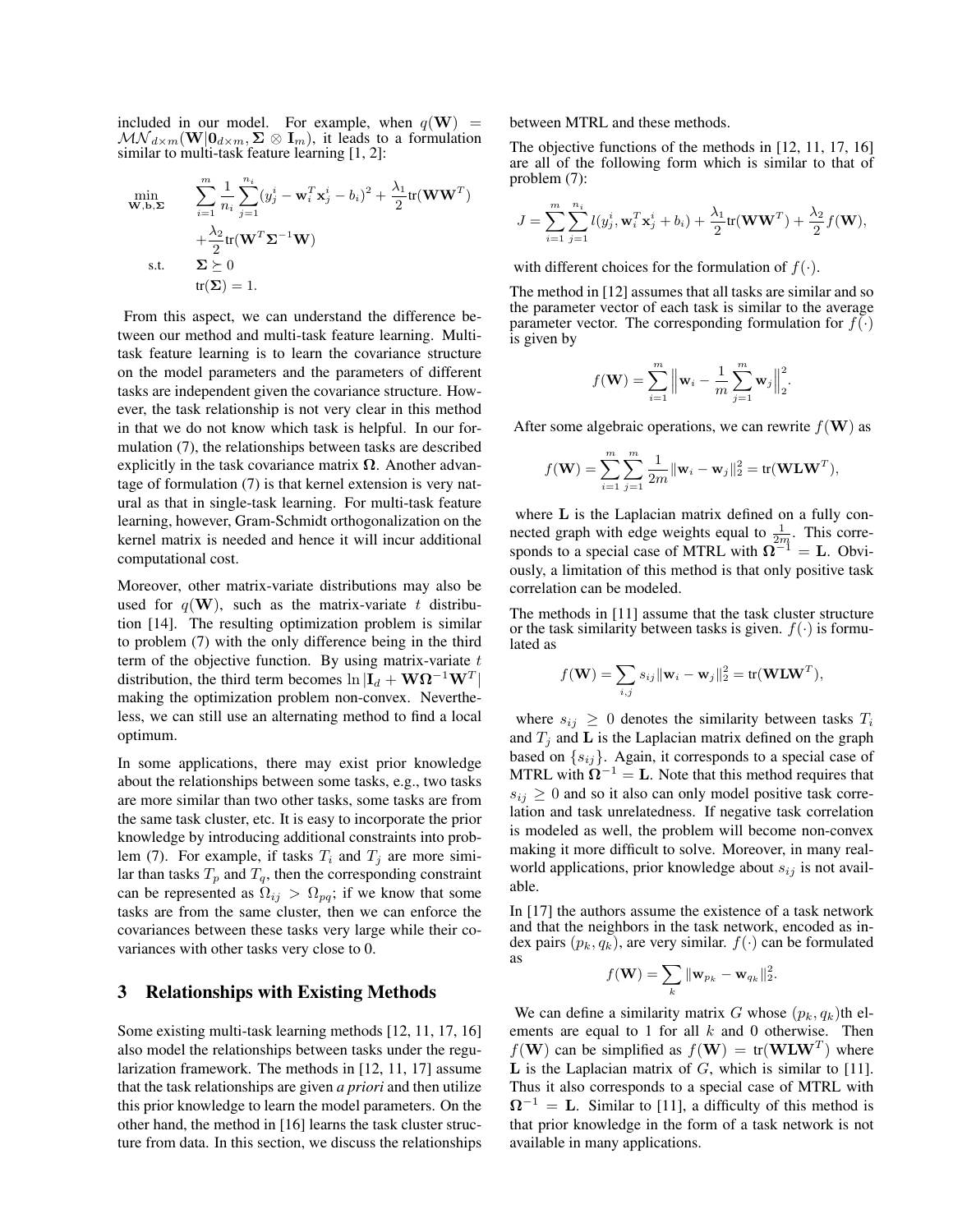The method in [16] is more general in that it learns the task cluster structure from data, making it more suitable for realworld applications. The formulation for  $f(\cdot)$  is described as

$$
f(\mathbf{W}) = \text{tr}\left(\mathbf{W}\big[\alpha\mathbf{H}_m + \beta(\mathbf{M} - \mathbf{H}_m) + \gamma(\mathbf{I}_m - \mathbf{M})\big]\mathbf{W}^T\right),\,
$$

where  $\mathbf{H}_m$  is the centering matrix and  $\mathbf{M} = \mathbf{E}(\mathbf{E}^T \mathbf{E}) \mathbf{E}^T$ with the cluster assignment matrix E. If we let  $\Omega^{-1}$  =  $\alpha \mathbf{H}_m + \beta(\mathbf{M} - \mathbf{H}_m) + \gamma(\mathbf{I}_m - \mathbf{M})$  or  $\mathbf{\Omega} = \frac{1}{\alpha} \mathbf{H}_m + \gamma(\mathbf{I}_m - \mathbf{M})$  $\frac{1}{\beta}(\mathbf{M}-\mathbf{H}_m)+\frac{1}{\gamma}(\mathbf{I}_m-\mathbf{M}),$  MTRL will reduce to this method. However, [16] is a local method which can only model positive task correlation within each cluster but cannot model negative task correlation. Moreover, the original optimization problem before convex relaxation is in fact non-convex and the optimal solution to the convex relaxation is not guaranteed to be the optimal solution to the original non-convex problem. Another difficulty of this method lies in determining the number of task clusters.

Compared with existing methods, MTRL is very appealing in that it can learn all three types of task relationships in a nonparametric way. This makes it easy to identify the tasks that are useful for multi-task learning and those that should not be exploited.

## 4 Experiments

In this section, we study MTRL empirically on some data sets and compare it with a single-task learning (STL) method, multi-task feature learning (MTFL) [1] method<sup>3</sup> and a multi-task GP (MTGP) method [7] which can also learn the global task relationships.

#### 4.1 Toy Problem

We first generate a toy data set to conduct a "proof of concept" experiment before we do experiments on real data sets. The toy data set is generated as follows. The regression functions corresponding to three regression tasks are defined as  $y = 3x + 10$ ,  $y = -3x - 5$  and  $y = 1$ . For each task, we randomly sample five points uniformly from  $[0, 10]$ . Each function output is corrupted by a Gaussian noise process with zero mean and variance equal to 0.1. The data points are plotted in Figure 1, with each color (and point type) corresponding to one task. From the coefficients of the regression functions, we expect the correlation between the first two tasks to approach −1 and those for the other two pairs of tasks to approach 0. To apply MTRL, we use the linear kernel and set  $\lambda_1$  to 0.01 and  $\lambda_2$ to 0.005. After the learning procedure converges, we find that the estimated regression functions for the three tasks are  $y = 2.9964x + 10.0381$ ,  $y = -3.0022x - 4.9421$  and  $y = 0.0073x + 0.9848$ . Based on the task covariance matrix learned, we obtain the following task correlation matrix:

$$
\mathbf{C} = \left( \begin{array}{ccc} 1.0000 & -0.9985 & 0.0632 \\ -0.9985 & 1.0000 & -0.0623 \\ 0.0632 & -0.0623 & 1.0000 \end{array} \right).
$$

<sup>3</sup>The implementation can be downloaded from http://www.cs.ucl.ac.uk/staff/A.Argyriou/code/.

We can see that the task correlations learned confirm our expectation, showing that MTRL can indeed learn the relationships between tasks for this toy problem.



Figure 1: A toy problem. The data points with each color (and point type) correspond to one task.

#### 4.2 Robot Inverse Dynamics

We now study the problem of learning the inverse dynamics of a 7-DOF SARCOS anthropomorphic robot arm<sup>4</sup>. Each observation in the SARCOS data set consists of 21 input features, corresponding to seven joint positions, seven joint velocities and seven joint accelerations, as well as seven joint torques for the seven degrees of freedom (DOF). Thus the input has 21 dimensions and there are seven tasks. We randomly select 600 data points for each task to form the training set and 1400 data points for each task for the test set. The performance measure used is the normalized mean squared error (nMSE), which is the mean squared error divided by the variance of the ground truth. The single-task learning method is kernel ridge regression. The kernel used is the RBF kernel. Five-fold cross validation is used to determine the values of the kernel parameter and the regularization parameters  $\lambda_1$  and  $\lambda_2$ . We perform 10 random splits of the data and report the mean and standard derivation over the 10 trials. The results are summarized in Table 1 and the mean task correlation matrix over 10 trials is recorded in Table 2. From the results, we can see that the performance of MTRL is better than that of STL, MTFL and MTGP. From Table 2, we can see that some tasks are positively correlated (e.g., third and sixth tasks), some are negatively correlated (e.g., second and third tasks), and some are uncorrelated (e.g., first and seventh tasks).

Table 2: Mean task correlation matrix learned from SARCOS data on different tasks.

|     | 1st       | 2nd       | 3rd       | 4th       | 5th       | 6th       | 7th       |
|-----|-----------|-----------|-----------|-----------|-----------|-----------|-----------|
| 1st | 1.0000    | 0.7435    | $-0.7799$ | 0.4819    | $-0.5325$ | $-0.4981$ | 0.0493    |
| 2nd | 0.7435    | 1.0000    | $-0.9771$ | 0.1148    | $-0.0941$ | $-0.7772$ | $-0.4419$ |
| 3rd | $-0.7799$ | $-0.9771$ | 1.0000    | $-0.1872$ | 0.1364    | 0.8145    | 0.3987    |
| 4th | 0.4819    | 0.1148    | $-0.1872$ | 1.0000    | $-0.1889$ | $-0.3768$ | 0.7662    |
| 5th | $-0.5325$ | $-0.0941$ | 0.1364    | $-0.1889$ | 1.0000    | $-0.3243$ | $-0.2834$ |
| 6th | $-0.4981$ | $-0.7772$ | 0.8145    | $-0.3768$ | $-0.3243$ | 1.0000    | 0.2282    |
| 7th | 0.0493    | $-0.4419$ | 0.3987    | 0.7662    | $-0.2834$ | 0.2282    | 1.0000    |

Moreover, we plot in Figure 2 the change in value of the objective function in problem (7). We find that the objective function value decreases rapidly and then levels off, showing the fast convergence of the algorithm which takes no more than 15 iterations.

<sup>4</sup> http://www.gaussianprocess.org/gpml/data/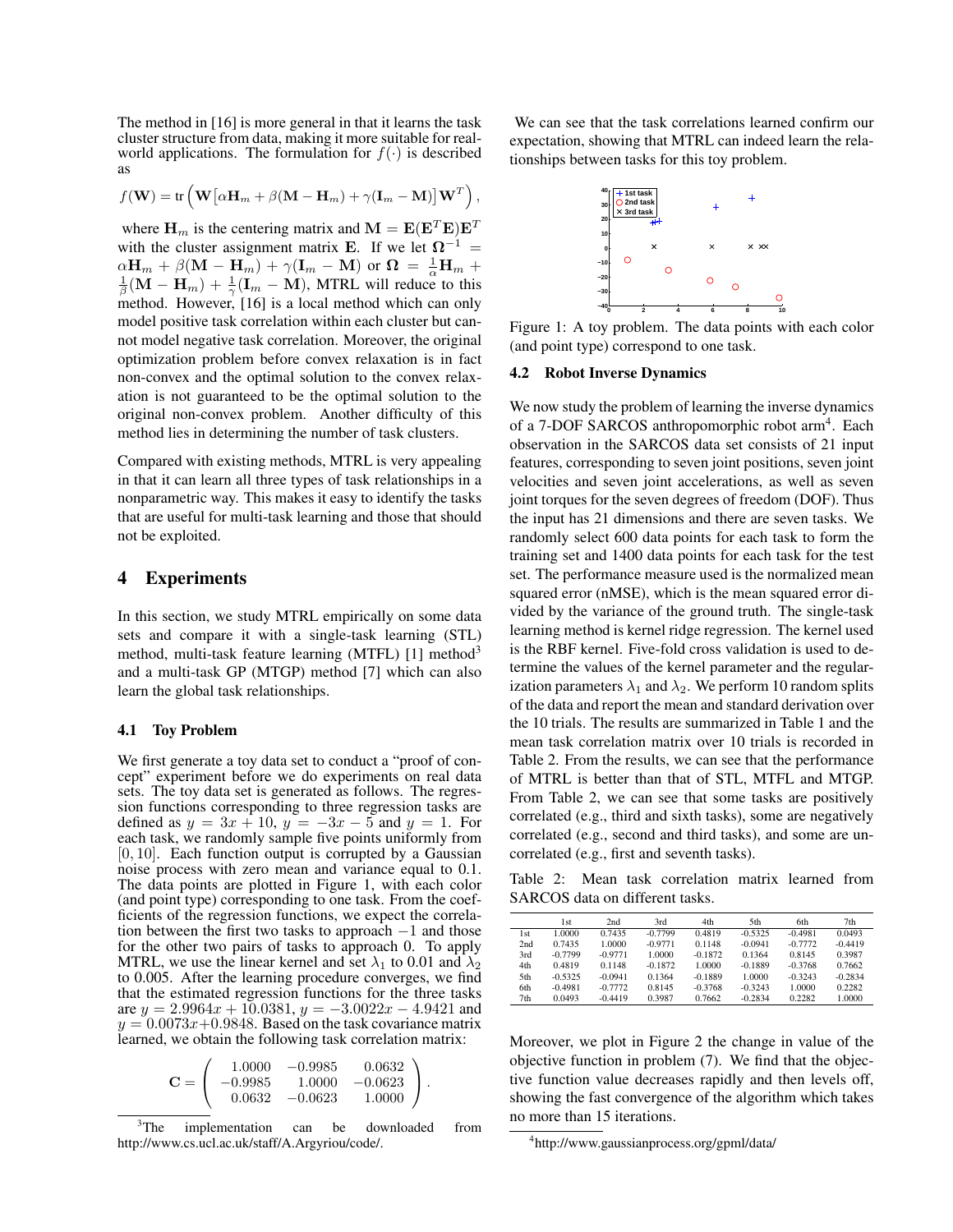Table 1: Comparison of different methods on SARCOS data. Each column represents one task. The first row of each method records the mean of nMSE over 10 trials and the second row records the standard derivation.

| Method      | 1st DOF | 2nd DOF | 3rd DOF | 4th DOF | 5th DOF | 6th DOF | 7th DOF |
|-------------|---------|---------|---------|---------|---------|---------|---------|
| STL         | 0.2874  | 0.2356  | 0.2310  | 0.2366  | 0.0500  | 0.5208  | 0.6748  |
|             | 0.0067  | 0.0043  | 0.0068  | 0.0042  | 0.0034  | 0.0205  | 0.0048  |
| MTFL        | 0.2876  | 0.1611  | 0.2125  | 0.2215  | 0.0858  | 0.5224  | 0.7135  |
|             | 0.0178  | 0.0105  | 0.0225  | 0.0151  | 0.0225  | 0.0269  | 0.0196  |
| <b>MTGP</b> | 0.3430  | 0.7890  | 0.5560  | 0.3147  | 0.0100  | 0.0690  | 0.6455  |
|             | 0.1038  | 0.0480  | 0.0511  | 0.1235  | 0.0067  | 0.0171  | 0.4722  |
| MTRL        | 0.0968  | 0.0229  | 0.0625  | 0.0422  | 0.0045  | 0.0851  | 0.3450  |
|             | 0.0047  | 0.0023  | 0.0044  | 0.0027  | 0.0002  | 0.0095  | 0.0127  |
|             |         |         |         |         |         |         |         |



Figure 2: Convergence of objective function value for SARCOS data

#### 4.3 Multi-Domain Sentiment Application

We next study a multi-domain sentiment classification application<sup>5</sup> which is a multi-task classification problem. Its goal is to classify the reviews of some products into two classes: positive and negative reviews. In the data set, there are four different products (tasks) from Amazon.com: books, DVDs, electronics, and kitchen appliances. For each task, there are 1000 positive and 1000 negative data points corresponding to positive and negative reviews, respectively. Each data point has 473856 feature dimensions. To see the effect of varying the training set size, we randomly select 10%, 30% and 50% of the data for each task to form the training set and the rest for the test set. The performance measure used is the classification error. We use SVM as the single-task learning method. The kernel used is the linear kernel which is widely used for text applications with high feature dimensionality. Five-fold cross validation is used to determine the values of the regularization parameters  $\lambda_1$  and  $\lambda_2$ . We perform 10 random splits of the data and report the mean and standard derivation over the 10 trials. The results are summarized in the left column of Table 3. From the table, we can see that the performance of MTRL is better than that of STL, MTFL and MTGP on every task under different training set sizes. Moreover, the mean task correlation matrices over 10 trials for different training set sizes are recorded in the right column of Table 3. From Table 3, we can see that the first task 'books' is more correlated with the second task 'DVDs' than with the other tasks; the third and fourth tasks achieve the largest correlation among all pairs of tasks. The findings from Table 3 can be easily interpreted as follows: 'books' and 'DVDs' are mainly for entertainment; almost all the elements in 'kitchen appliances' belong to 'electronics'. So the knowledge found by our method about the relationships between tasks matches our intuition. Moreover, some interesting patterns exist in the mean task correlation matrices for different training set sizes. For example, the correlation between the third and fourth tasks is always the largest when training size varies; the correlation between the first and second tasks is larger than that between the first and third tasks, and also between the first and fourth tasks.

#### 4.4 Examination Score Prediction

The school data set $<sup>6</sup>$  has been widely used for studying</sup> multi-task regression. It consists of the examination scores of 15362 students from 139 secondary schools in London during the years 1985, 1986 and 1987. Thus, there are totally 139 tasks. The input consists of the year of the examination, four school-specific and three student-specific attributes. We replace each categorical attribute with one binary variable for each possible attribute value, as in [11]. As a result of this preprocessing, we have a total of 27 input attributes. The experimental settings are the same as those in [1], i.e., we use the same 10 random splits of the data to generate the training and test sets, so that 75% of the examples from each school belong to the training set and 25% to the test set. For our performance measure, we use the measure of percentage explained variance from [1], which is defined as the percentage of one minus nMSE. We use five-fold cross validation to determine the values of the kernel parameter and the regularization parameters  $\lambda_1$  and  $\lambda_2$ . Since the experimental setting is the same, we compare our result with the results reported in [1, 7]. The results are summarized in Table 4. We can see that the performance of MTRL is better than both STL and MTFL and is slightly better than MTGP.

Table 4: Comparison of different methods on school data.

| Method      | <b>Explained Variance</b> |
|-------------|---------------------------|
| STL.        | $23.5 \pm 1.9\%$          |
| <b>MTFL</b> | $26.7 + 2.0\%$            |
| <b>MTGP</b> | $29.2 \pm 1.6\%$          |
| <b>MTRL</b> | $29.9 + 1.8\%$            |

6 http://www.cs.ucl.ac.uk/staff/A.Argyriou/code/

<sup>5</sup> http://www.cs.jhu.edu/∼mdredze/datasets/sentiment/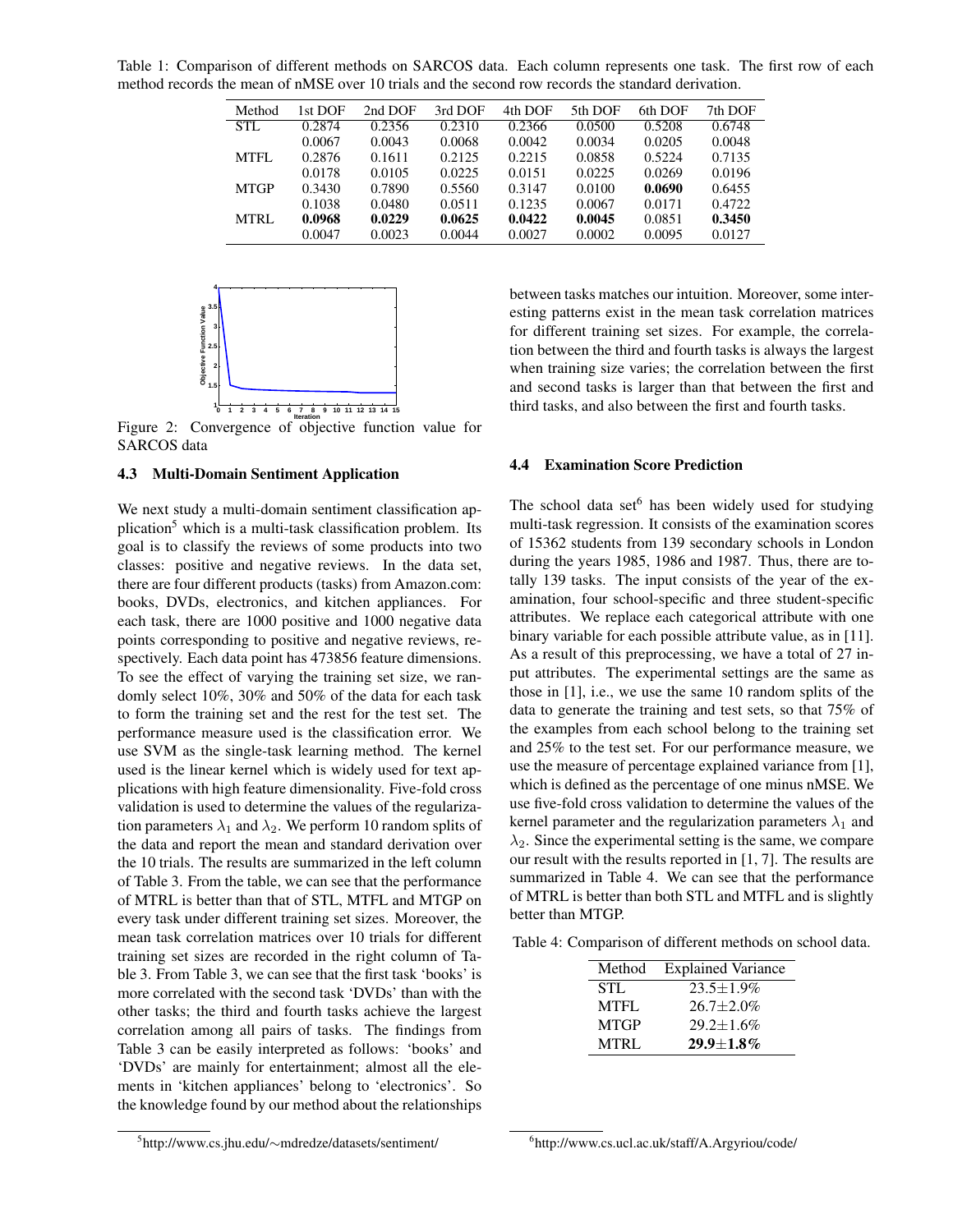Table 3: Comparison of different methods on multi-domain sentiment data for different training set sizes. The three tables in the left column record the classification errors of different methods when 10%, 30% and 50%, respectively, of the data are used for training. Each column in a table represents one task. For each method, the first row records the mean classification error over 10 trials and the second row records the standard derivation. The three tables in the right column record the mean task correlation matrices learned on different tasks for different training set sizes (10%, 30% and 50% of the data). 1st task: books; 2nd task: DVDs; 3rd task: electronics; 4th task: kitchen appliances.

| Method                  | 1st Task | 2nd Task | 3rd Task | 4th Task |
|-------------------------|----------|----------|----------|----------|
| $\overline{\text{STL}}$ | 0.2680   | 0.3142   | 0.2891   | 0.2401   |
|                         | 0.0112   | 0.0110   | 0.0113   | 0.0154   |
| MTFL                    | 0.2667   | 0.3071   | 0.2880   | 0.2407   |
|                         | 0.0160   | 0.0136   | 0.0193   | 0.0160   |
| <b>MTGP</b>             | 0.2332   | 0.2739   | 0.2624   | 0.2061   |
|                         | 0.0159   | 0.0231   | 0.0150   | 0.0152   |
| MTRL                    | 0.2233   | 0.2564   | 0.2472   | 0.2027   |
|                         | 0.0055   | 0.0050   | 0.0082   | 0.0044   |
| Method                  | 1st Task | 2nd Task | 3rd Task | 4th Task |
| $\overline{\text{STL}}$ | 0.1946   | 0.2333   | 0.2143   | 0.1795   |
|                         | 0.0102   | 0.0119   | 0.0110   | 0.0076   |
| <b>MTFL</b>             | 0.1932   | 0.2321   | 0.2089   | 0.1821   |
|                         | 0.0094   | 0.0115   | 0.0054   | 0.0078   |
| <b>MTGP</b>             | 0.1852   | 0.2155   | 0.2088   | 0.1695   |
|                         | 0.0109   | 0.0101   | 0.0120   | 0.0074   |
| MTRL                    | 0.1688   | 0.1987   | 0.1975   | 0.1482   |
|                         | 0.0103   | 0.0120   | 0.0094   | 0.0087   |
| Method                  | 1st Task | 2nd Task | 3rd Task | 4th Task |
| <b>STL</b>              | 0.1854   | 0.2162   | 0.2072   | 0.1706   |
|                         | 0.0102   | 0.0147   | 0.0133   | 0.0024   |
| MTFL                    | 0.1821   | 0.2096   | 0.2128   | 0.1681   |
|                         | 0.0095   | 0.0095   | 0.0106   | 0.0085   |
| <b>MTGP</b>             | 0.1722   | 0.2040   | 0.1992   | 0.1496   |
|                         | 0.0101   | 0.0152   | 0.0083   | 0.0051   |
| <b>MTRL</b>             | 0.1538   | 0.1874   | 0.1796   | 0.1334   |
|                         | 0.0096   | 0.0149   | 0.0084   | 0.0036   |

|     | 1st    | 2nd    | 3rd    | 4th.   |
|-----|--------|--------|--------|--------|
| 1st | 1.0000 | 0.7675 | 0.6878 | 0.6993 |
| 2nd | 0.7675 | 1.0000 | 0.6937 | 0.6805 |
| 3rd | 0.6878 | 0.6937 | 1.0000 | 0.8793 |
| 4th | 0.6993 | 0.6805 | 0.8793 | 1.0000 |

|      | 1st    | 2nd    | 3rd    | 4th.   |
|------|--------|--------|--------|--------|
| 1st. | 1.0000 | 0.6275 | 0.5098 | 0.5936 |
| 2nd  | 0.6275 | 1.0000 | 0.4900 | 0.5345 |
| 3rd  | 0.5098 | 0.4900 | 1.0000 | 0.7286 |
| 4th  | 0.5936 | 0.5345 | 0.7286 | 1.0000 |

|     | 1st    | 2nd    | 3rd    | 4th.   |
|-----|--------|--------|--------|--------|
| 1st | 1.0000 | 0.6252 | 0.5075 | 0.5901 |
| 2nd | 0.6252 | 1.0000 | 0.4891 | 0.5328 |
| 3rd | 0.5075 | 0.4891 | 1.0000 | 0.7256 |
| 4th | 0.5901 | 0.5328 | 0.7256 | 1.0000 |

# 5 Conclusion

In this paper, we have presented a regularization formulation for learning the relationships between tasks in multitask learning. Our method can model global task relationships and the learning problem can be formulated directly as a convex optimization problem. We study the proposed method in both symmetric and asymmetric multitask learning settings.

In some multi-task learning applications, there exist additional sources of data such as unlabeled data. In our future research, we will consider incorporating additional data sources into our regularization formulation in a way similar to manifold regularization [5] to further boost the learning performance under the multi-task learning setting.

# Acknowledgments

This research has been supported by General Research Fund 622209 from the Research Grants Council of Hong Kong.

## References

[1] A. Argyriou, T. Evgeniou, and M. Pontil. Convex multi-task feature learning. *MLJ*, 2008.

- [2] A. Argyriou, C. A. Micchelli, M. Pontil, and Y. Ying. A spectral regularization framework for multi-task structure learning. In *NIPS 20*, 2008.
- [3] B. Bakker and T. Heskes. Task clustering and gating for bayesian multitask learning. *JMLR*, 2003.
- [4] J. Baxter. A Bayesian/information theoretic model of learning to learn via multiple task sampling. *MLJ*, 1997.
- [5] M. Belkin, P. Niyogi, and V. Sindhwani. Manifold regularization: A geometric framework for learning from labeled and unlabeled examples. *JMLR*, 2006.
- [6] C. M. Bishop. *Pattern Recognition and Machine Learning*. Springer, New York, 2006.
- [7] E. Bonilla, K. M. A. Chai, and C. Williams. Multi-task Gaussian process prediction. In *NIPS 20*, 2008.
- [8] S. Boyd and L. Vandenberghe. *Convex Optimization*. Cambridge University Press, New York, NY, 2004.
- [9] R. Caruana. Multitask learning. *MLJ*, 1997.
- [10] E. Eaton, M. desJardins, and T. Lane. Modeling transfer relationships between learning tasks for improved inductive transfer. In *ECMLPKDD*, 2008.
- [11] T. Evgeniou, C. A. Micchelli, and M. Pontil. Learning multiple tasks with kernel methods. *JMLR*, 2005.
- [12] T. Evgeniou and M. Pontil. Regularized multi-task learning. In *SIGKDD*, 2004.